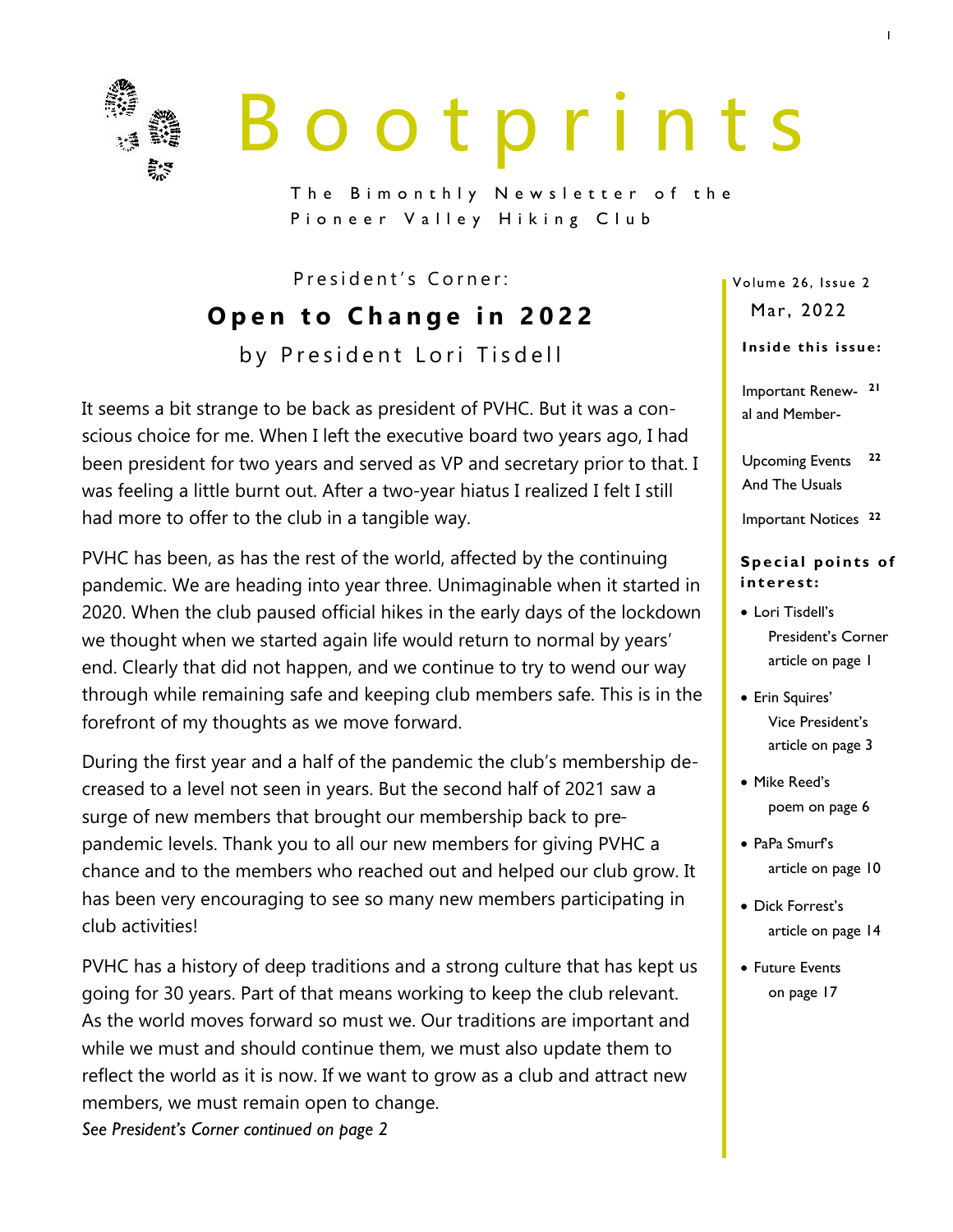### *President's Corner continued from page 1*

In 2021 we were able to resume many of the activities we had to stop during 2020. They included the White Mt Sampler, Baxter SP, Lily Bay, the annual picnic, and the holiday party. It was a sign that life was beginning to return to some semblance of normalcy. Of course, then Omicron arrived. Sigh. Fortunately, it does seem, as experts predicted, to be decreasing in case numbers as precipitously as it rose. I am hopeful we can look forward to continuing to resume more normal activities and events in 2022.

Please join me in offering many thanks to Jeanne Kaiser, Jim Brown, Erin Squires, Peggy Tibbitt, Gina Geck and Sandy Sego for serving on the board and shepherding us through the last two years. It was through their leadership and dedication that PVHC was able to continue and to celebrate 30 years.

--President Lori Tisdell

"In 2021 we were able to resume many of the activities we had to stop during 2020." ~ President Lori Tisdell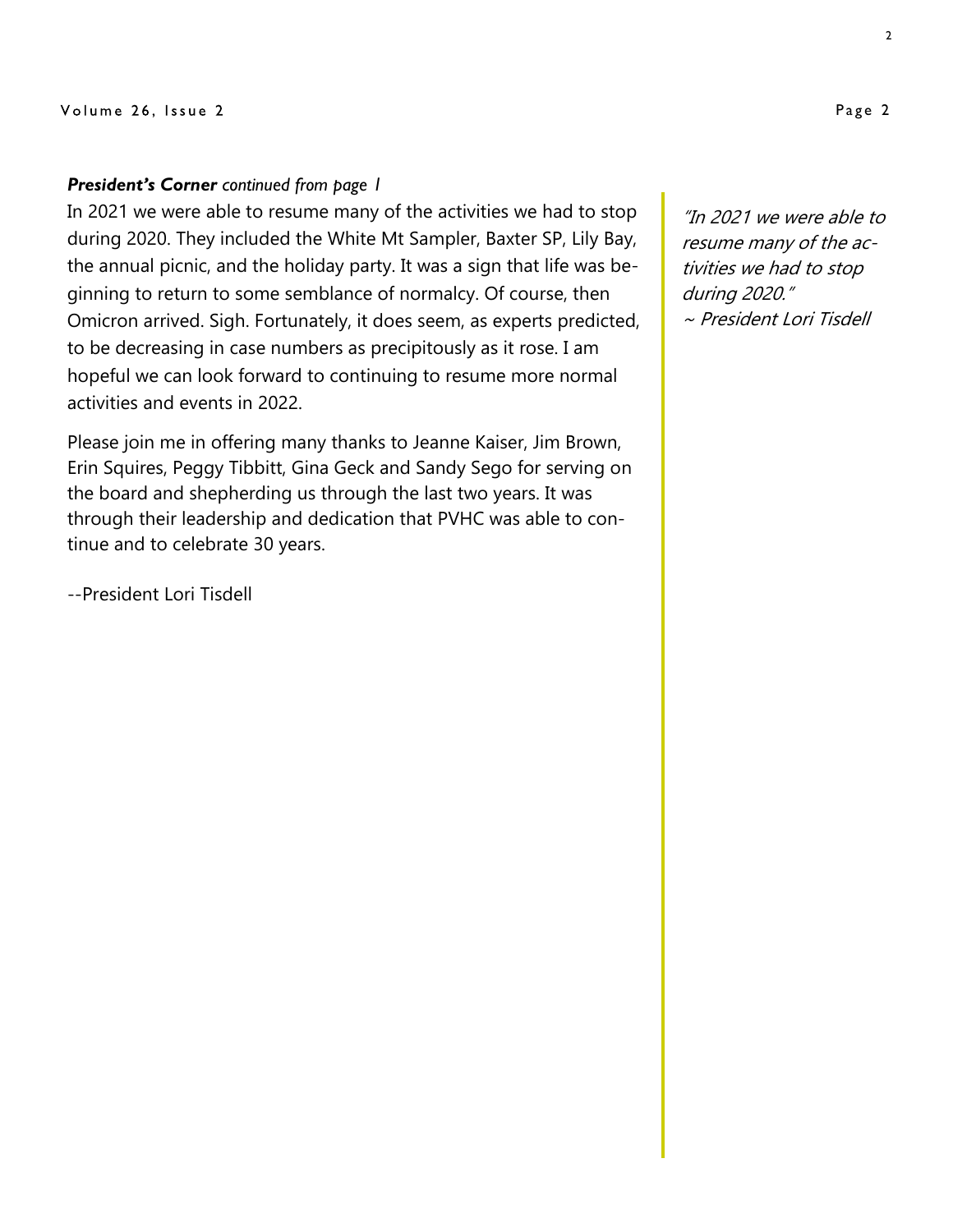

### **PVHC New Member and Inclusion C o m m i t t e e**

by Vice President Erin Squires



### **Why the committee was created**:

- Membership was decreasing
- Low retention of new members
- Create diversity and inclusivity within the club

### **What have we accomplished**:

- Increased social media presence
	- Facebook page
		- Great representation of our activities
		- More administrators added to approve posts and new members
		- Non-members can join our Facebook page
- Handing out our business card to other hikers on the trail
- Signing in on the trails and leaving our business card
- Reverting to the original boot print logo
	- Our current logo does not support an image of diversity and inclusivity

See *New Member continued on page 4*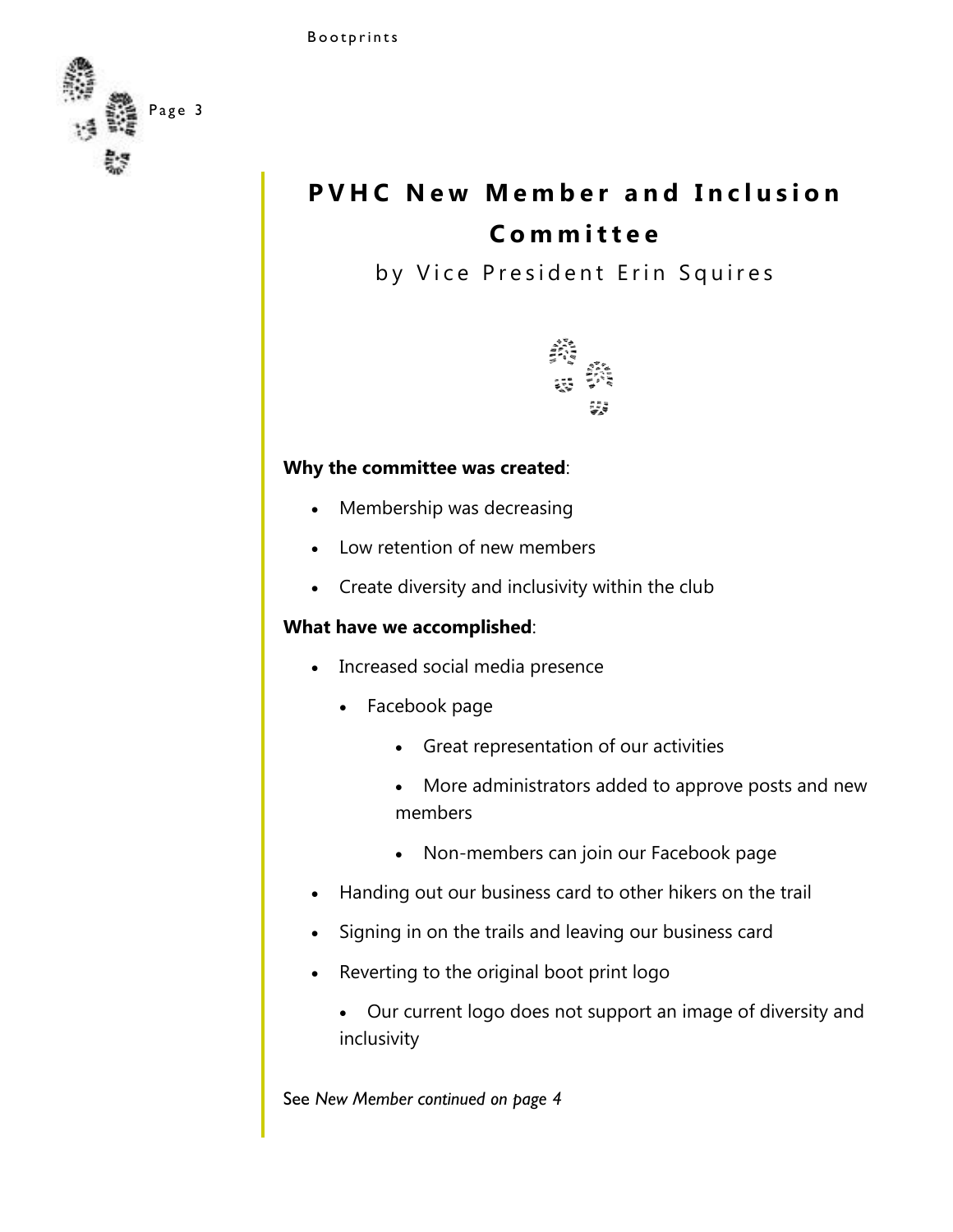### Volume 26, Issue 2

### *New Member continued from page 3* **What we're working on**:

- Hike leader training
- Increase social media presence on Instagram and maybe Tik Tok (if we have some volunteers)

### **Hike leader training:**

- New member has joined your hike
	- Call the new member
		- Review the 10 essentials
		- Give details about the hike
			- Mileage
			- Terrain
			- Difficulty and the hike rating scale
			- Where to park
			- How to find the group
		- Ask if they have any questions
- During the hike
	- Ask the new members about their experience
		- Listen more and talk less
	- Share stories about the club but keep in mind they do not know everyone
	- Recommend other hikes and introduce them to people on your hike who have been on those hikes
	- Share with them our culture and activities outside of hikes
		- Bike rides
		- Kayaking
		- Monthly meetings
		- Picnic and Holiday parties *See New Member continued on page 5*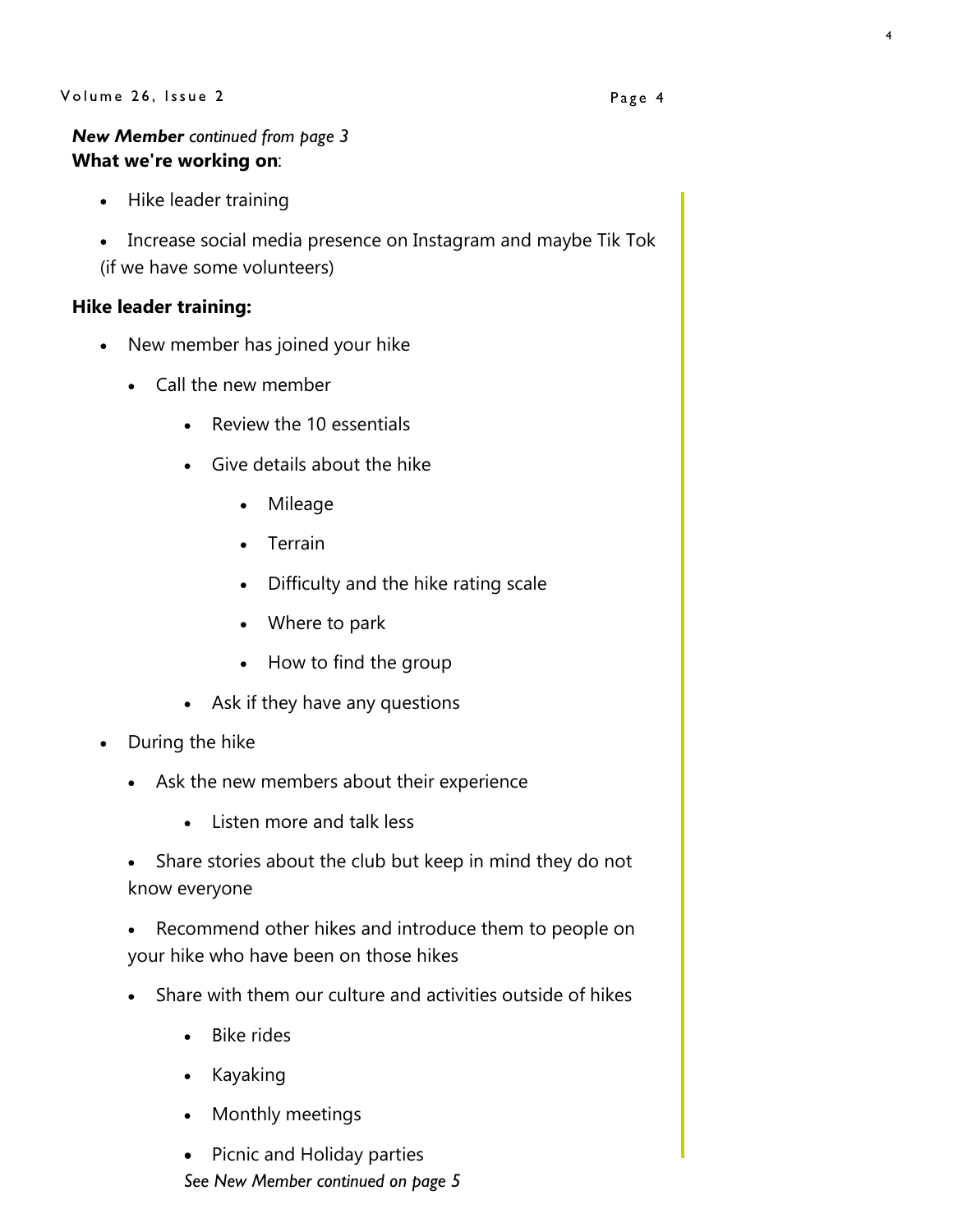

### *New Member continued from page 4*

- After the hike
	- Thank them for coming
	- Ask if they have any other questions
	- Call/text/email a day or 2 later with future hike recommendations and/or to invite them on the next hike you are leading

### **Inclusion**

- We do not have a great representation of diversity when it comes to race
	- This will make it more difficult to diversify the membership
	- We cannot improve diversity with the mindset that everyone is the same
	- We must be transparent in explaining that while it was not our intention, we are not a racially diverse club and we are working to change that
- -- Vice President Erin Squires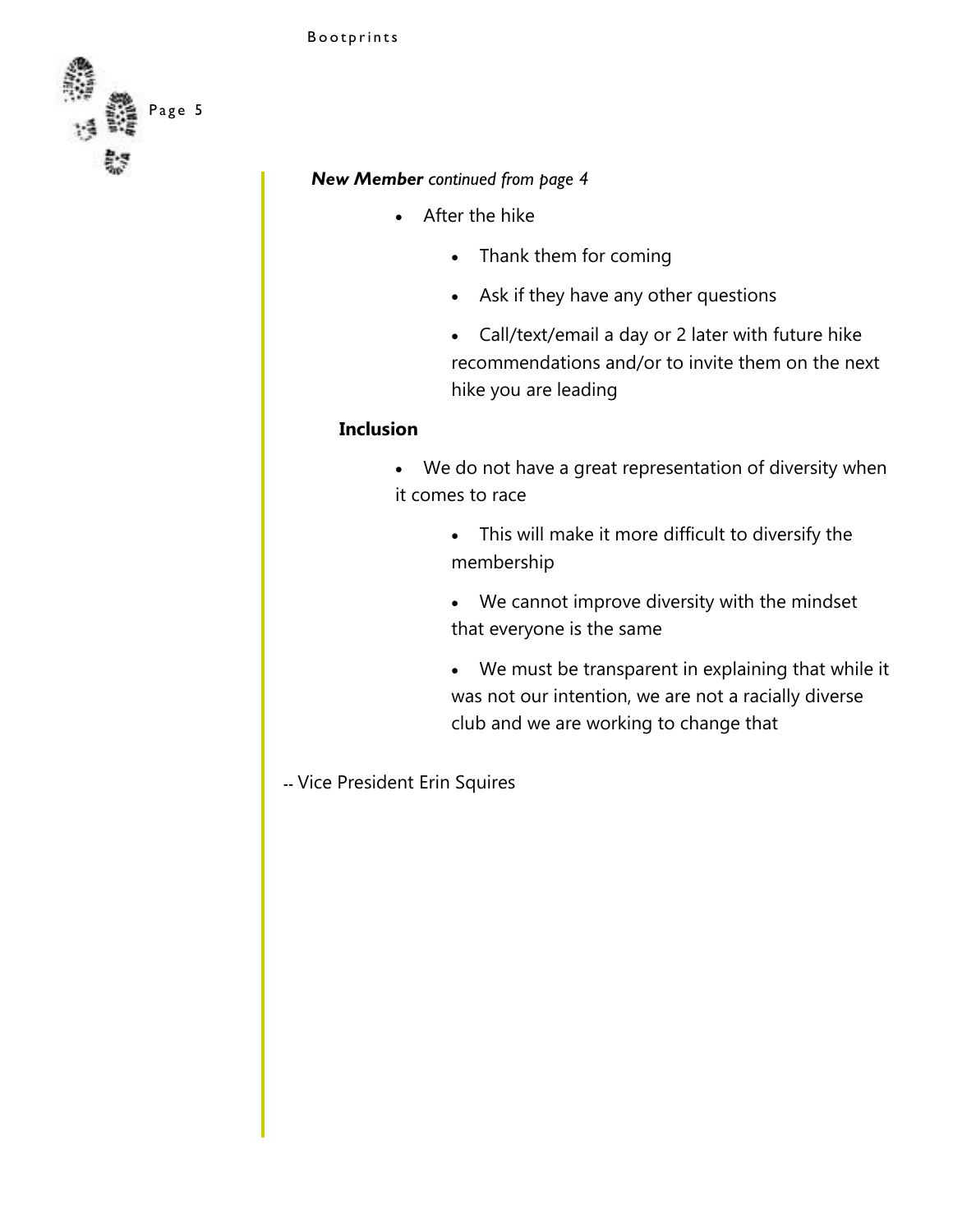### **Meditations on the Trail**

by Mike Reed

I

There's a quiet joy to be had in movement in the repetitive motion of our bodies, evident in the mantra of our panted breaths on the trail synchronized to our gait's steady beat.

Seemingly monotonous but also quite calming, is the step-by-step perambulation from Point A to B – indeed it's the very monotony of it that's the secret:

The joy of movement stilled to the cycles of our breaths in harmony with our spirit and the heel-to-toe rhythm of our boots on the trail. The steady repetition of it frees the mind, distracts us from our troubles while, unconsciously so, our souls still labor to resolve them.

Walking for me has been cathartic for as long as I 've had cares needing respite and was a physical high when I was younger lithe and athletic. However, with age

My joints and ligaments are now more easily annoyed dampening somewhat the thrill of overcoming obstacles as conquest. Leaving me, though, with the better part of it: the peaceful cadence of crunching gravel, leaves, and twigs as my mind wanders wherever it will…

*See Meditations on the Trail continued on page 7*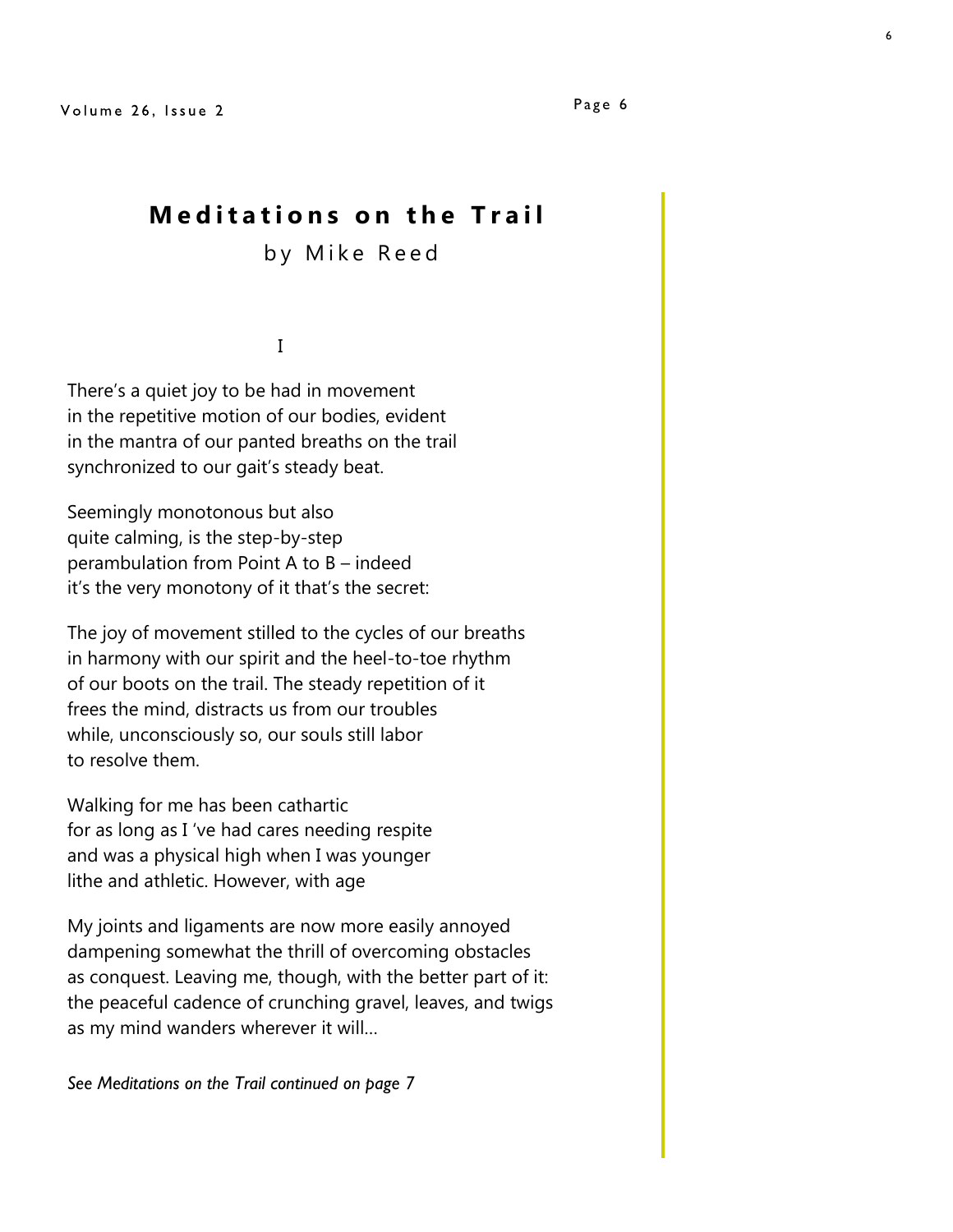

### *Meditations on the Trail continued from page 6*

II

The gait of a person is as unique as the pattern of their fingerprints. How they move through space is their own kind of language. Hundreds of muscles large and small, propel them forward in a way all their own.

I think of my father, his gait vigorous and purposeful, always moving at a fast-paced clip moderated for no one. Try as I might I could not keep up;

Of my oldest child, of his self-conscious swagger of practiced indifference, secretly longing to amble with nary a care, to move about the earth untroubled as a warm thought, ever belonging;

Of middle child, fun-loving and effervescent. Her uncanny eye ever trained to spot beauty and wonder in fungal fruit or frond, hanging vine or needle ice. Whose long legs up ahead keep me puffing, striving again to keep up;

And of my youngest, the footsteps of the blessed moving with the stride of one truly at home on the planet – whose movements, like her thoughts, are deceptively quick. As she moves ahead of me, I sometimes struggle again to keep up. Still, at the junction of the trail with another who is it that knows the way back to our beginning – ay, "little one"?

*See Meditations on the Trail continued on page 8*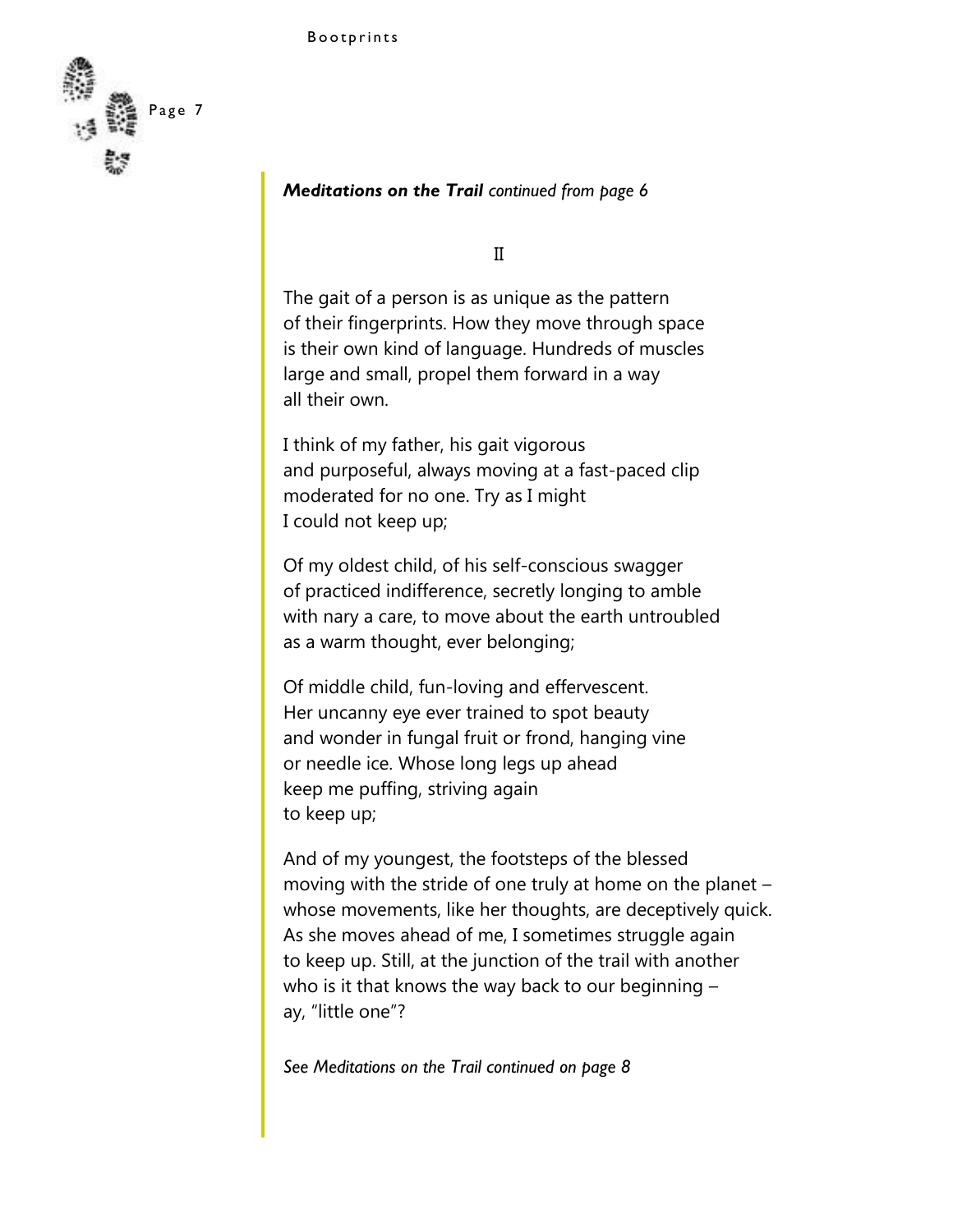

### Page 8 Bootprints

*Meditations on the Trail continued from page 7*

III

The stories of our lives can be traced along a road whose origins and ends are not as clear as we might wish.

With our first, uncertain steps we viewed images primordial large faces and colorful objects reacted to with emotions writ large. Mom, Dad, or whoever else kept us from harm held your hand then as you explored the world under their watchful eye.

Later, you traveled without them, increasingly so Passing through woods and towns on roads rutted or smooth hilly or flat. If sunscreen was forgotten, your skin may have reddened if rain jacket or umbrella, you'd have wetted and cooled Without the hat and mittens you were admonished to bring the sudden chilliness may have surprised you.

There are always people on life's trail You can't avoid them, even if you wished to They're just there, sharing life's thoroughfare for a time, before exiting left or right. You can learn from them or, less happily be annoyed by their taking up so much space on your narrow road.

You may pal around with some, tell tales and sing to others. And then, there are those who catch you unawares, hurtling you into bushes, lake or deep snow…

*See Meditations on the Trail continued on page 9*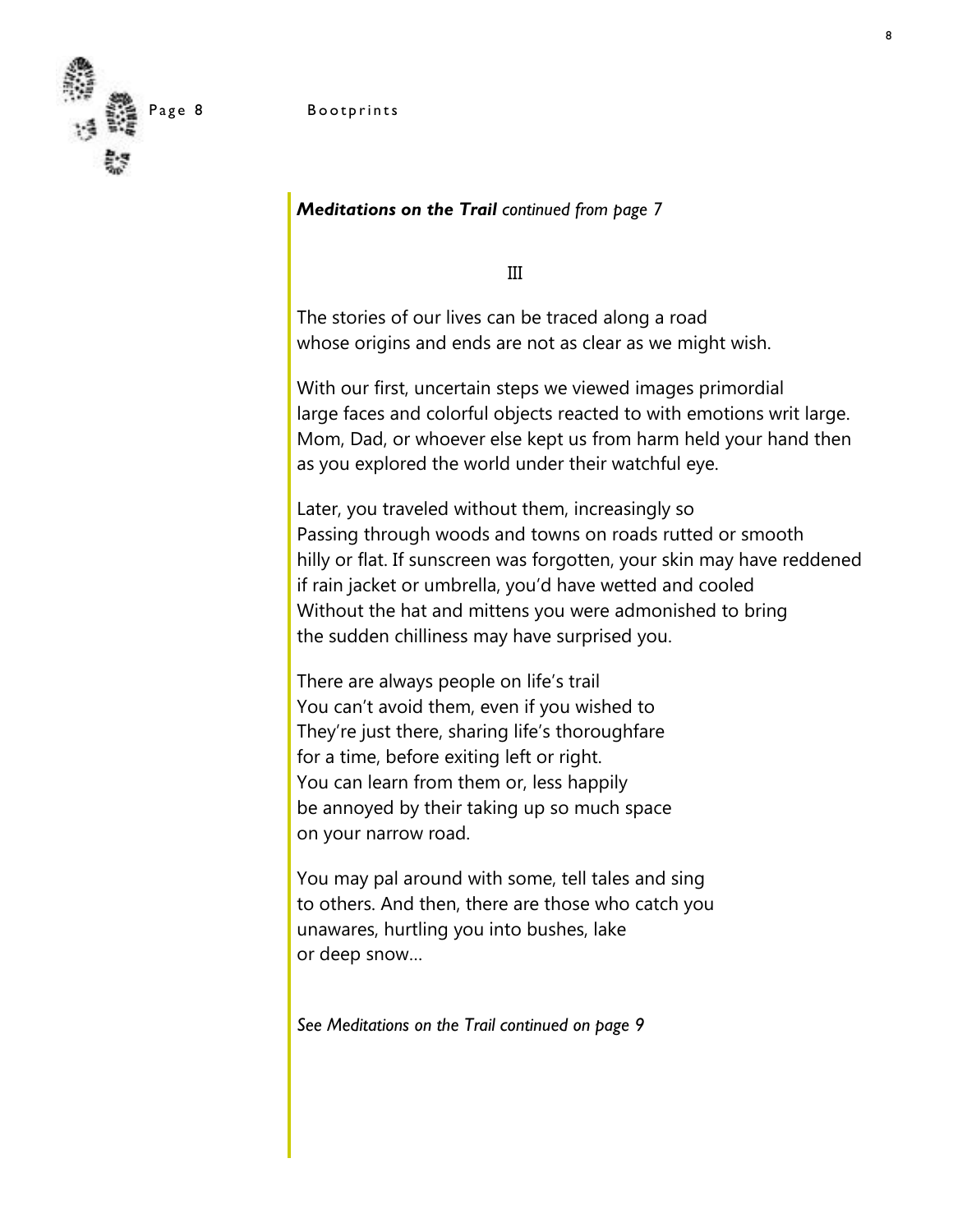### *Meditations on the Trail continued from page 8*

### IV

I keep these boots of mine moving forward, step by step. Though I move less freely now, my legs are still strong. And I'm just as interested as ever to see what's in store (I think) and whose paths I might cross.

And as I traverse this trail of life, I wonder: does this road have an end? Did it have a beginning? When our time is up do we fall asleep beside the trail only to wake up beside another? So some would have us believe.

Lofty thoughts to ponder as I amble along with answers not expected in my lifetime Meanwhile, I'll enjoy the challenge of this trail the wonders all about me, and cadence of my breath in sync with the steady pace of my tread – the joyous monotony of moving from Point A to B.

--Mike Reed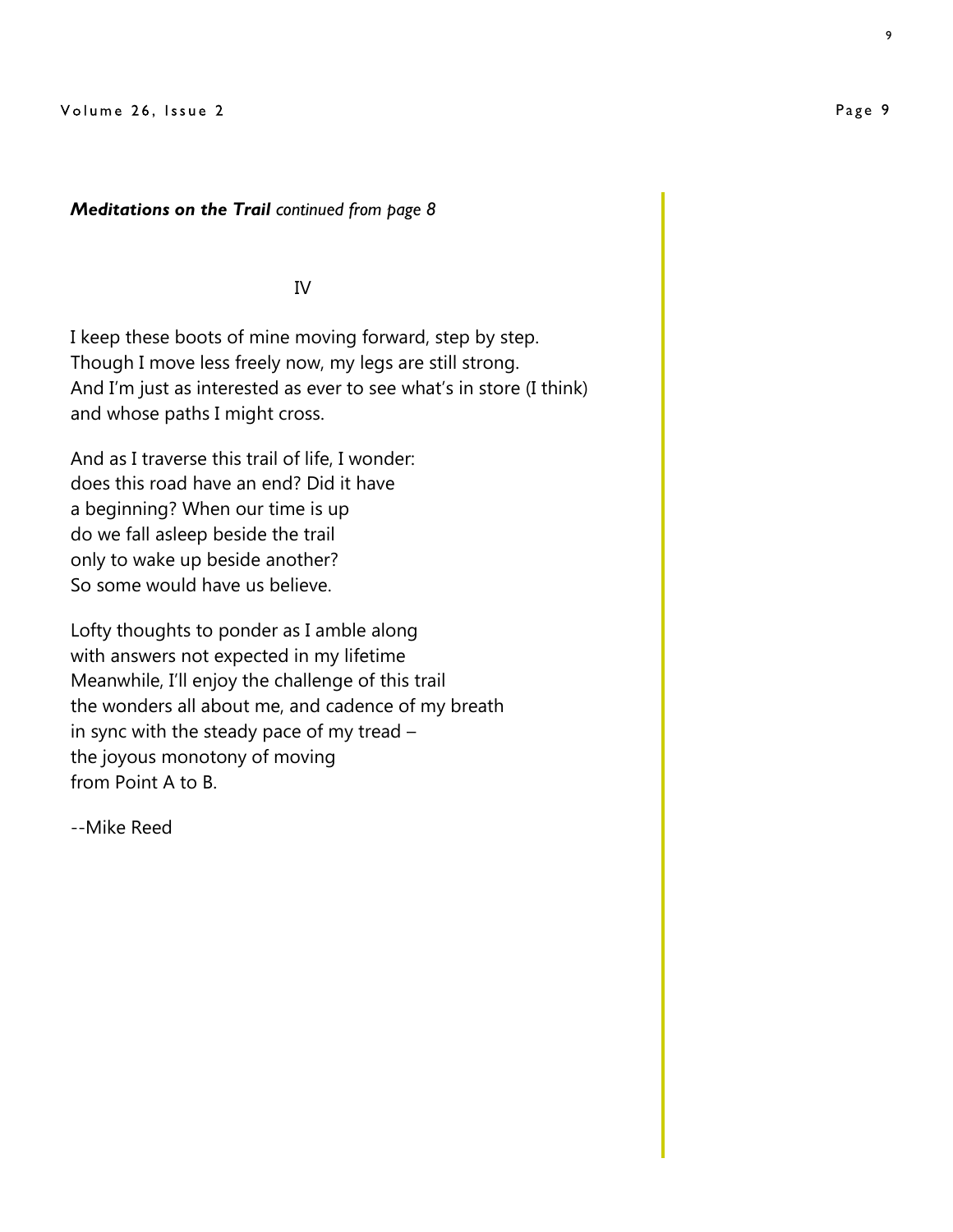### Page 10 Bootprints

Smurfy advice for the trail...

### **Predicting Mountain Weather**

by John "PaPa Smurf" Klebes

It's soon to be shoulder season time. That transition from winter into spring when it gets harder and harder to predict the weather. One day it's a bluebird sunny day and you don't even notice the cold and snow on the ground while enjoying the warm sun on your shoulder and endless views. Then a few hours later it can be freezing cold and overcast, or perhaps wet and rainy, or you find yourself in a raging whiteout.

Checking the weather before planning your hike has always been an important preparation step before hiking but it becomes especially important on the shoulder seasons. We always come prepared for cold weather in winter and who doesn't prepare for summer with plenty of hydration and sunscreen. But the most weather-related emergencies come on the in-between seasons when it's so much harder to match the weather to your expectations and it's easy to come unprepared for changes in weather. This might be a good time to talk about how best to plan for upcoming mountain weather.

Step one is to check the weather forecast the night before or morning of your planned hike. Sounds so simple, doesn't it? But most weather forecasts are for the towns and valleys, not the mountains and trails up higher in the mountains. Accurate data for backcountry locations and remote locations are scarce. And mountains make their own weather patterns with conditions varying with elevation and geographic features.

First, try to get accurate and current forecasts from locations as close to your hiking route and elevation as possible. A good source is the National Weather Service ([www.weather.gov](http://www.weather.gov/)). Don't just type in the nearest town but click on the map along your hiking route or type in GPS locations. You may have to search for weather forecasts from points on either side of a ridge and at higher and lower elevations to get an accurate view of what the forecast is for your hiking route. *See Predicting Mountain Weather continued on page 11*

*"*Checking the weather before planning your hike has always been an important preparation step before hiking but it becomes especially important on the shoulder seasons."  $\sim$  PaPa Smurf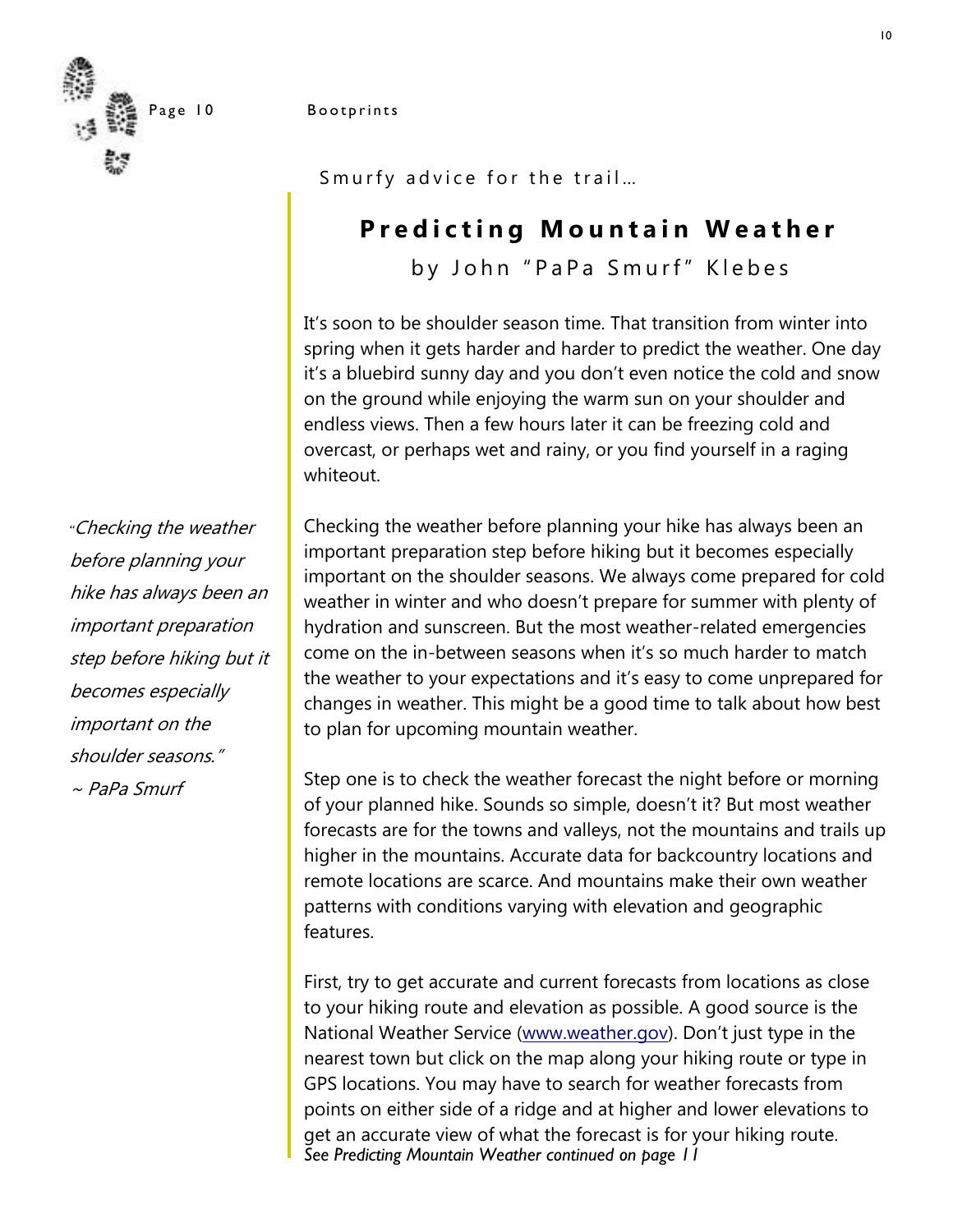#### Volume 26, Issue 2

*Predicting Mountain Weather continued from page 10* Another good source of weather forecasts are special mountain forecasts, such as those from park service ranger stations, and summit weather stations, such as the Mt. Washington Observatory, that provide backcountry specific mountain forecasts and snow conditions.

Take special note of both the high and low extreme temperatures over the time period of your hike, frequency and amount of expected precipitation, and possible wind speeds. You will need to factor in changes in elevation and cloud cover, as well. It feels much warmer in sunny weather, temperatures fall as you gain elevation, and wind chill increases on exposed ridges and higher up in the mountains. Also, what might be cloudy down in the valley, can change to light rain, then heavy rain or be snowy and stormy up high.

Here's some tips I've observed or heard about over the years:

- 1. Weather predictions play a vital part in choosing clothing, equipment needs like traction devices and snowshoes, shelter, and route planning.
- 2. Temperatures fall by 3-5 degrees for every 1000 feet of elevation gain.
- 3. Precipitation increases and may turn from rain to snow as you increase in elevation. It can be clear in the valley but raining or snowing up higher and that might not be in the forecast for the valley.

*See Predicting Mountain Weather continued on page 12*

*"*Take special note of …."  $\sim$  PaPa Smurf

*"*Here's some tips I've observed or heard about over the years:…." ~ PaPa Smurf

11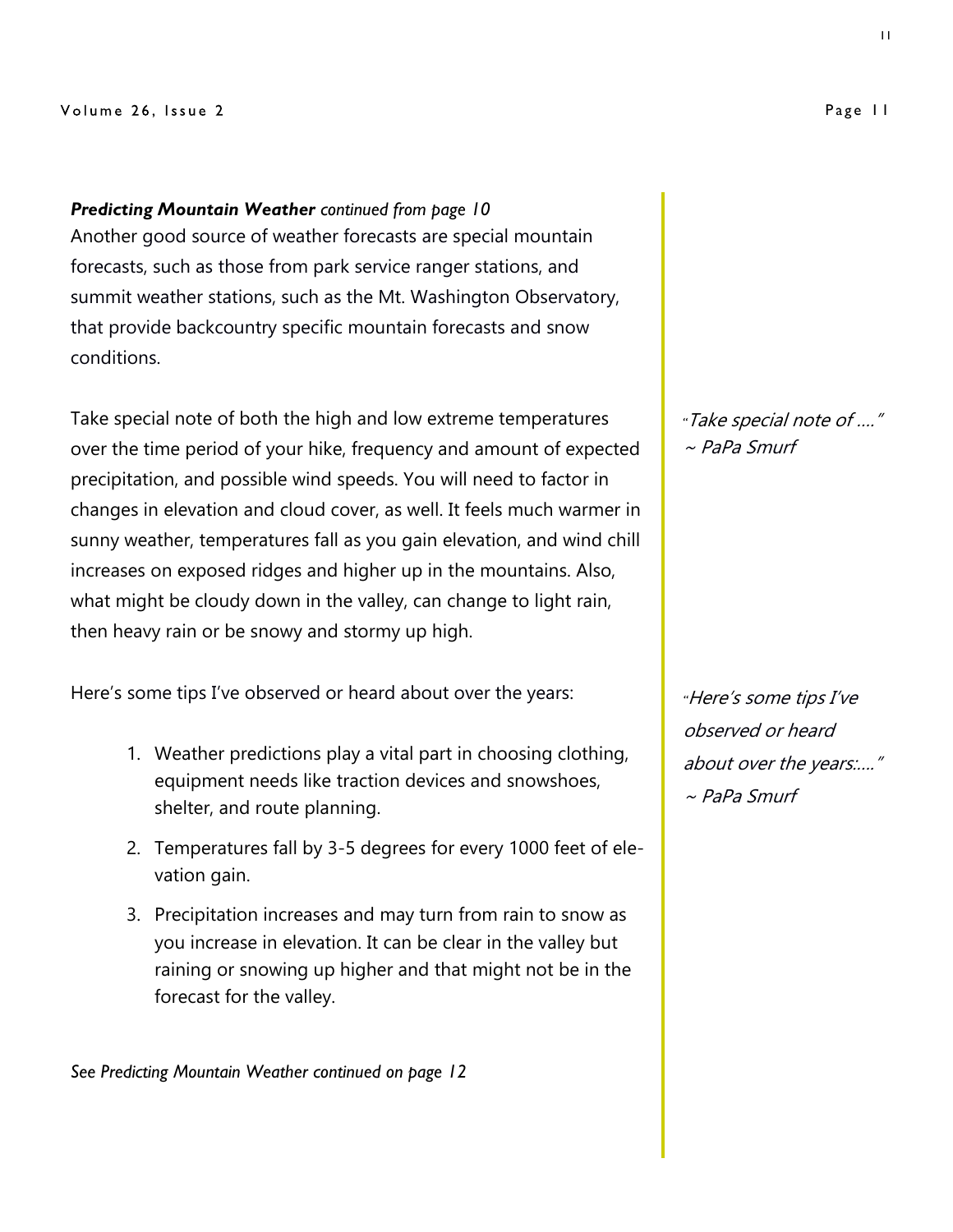

### Page 12 Bootprints

*"*Weather continues a pattern and only changes when something new influences it." ~ PaPa Smurf



### *Predicting Mountain Weather continued from page 11*

- 4. On the windward side of the mountain, wet weather systems drop more rain and snow. On the other side of the mountain, the rain shadow side, precipitation is less or blocked.
- 5. Wind chill is real! If it's windy you need to gear up and cover any exposed skin. Anything exposed to the wind will have a real feel of many degrees colder then the air temperature. You can assume even light wind will effect your comfort and at low temperatures high winds can cause extreme danger.
- 6. What happened yesterday is likely to happen today. Weather continues a pattern and only changes when something new influences it. Look for signals that indicate changes, such as pressure fronts, cloud or wind condition changes, or temperature changes. If no signals are present, expect a high likelihood of the weather doing whatever it did the day before.
- 7. Weather is most volatile in the afternoons. That's one of the reasons you want to watch out for thunderstorms on summits in the afternoon. Nights and mornings are more likely to be calm. The sun warms during the day and the temperature difference is maximum during the afternoon which can cause moisture to move up and down creating weather changes.
- 8. You can track the up and down movement of changes in atmospheric pressure using a barometer. High or rising pressure indicates stable weather; low or falling pressure indicates the air is moving upward from the land surface into the atmosphere and predicts changing weather.

*See Predicting Mountain Weather continued on page 13*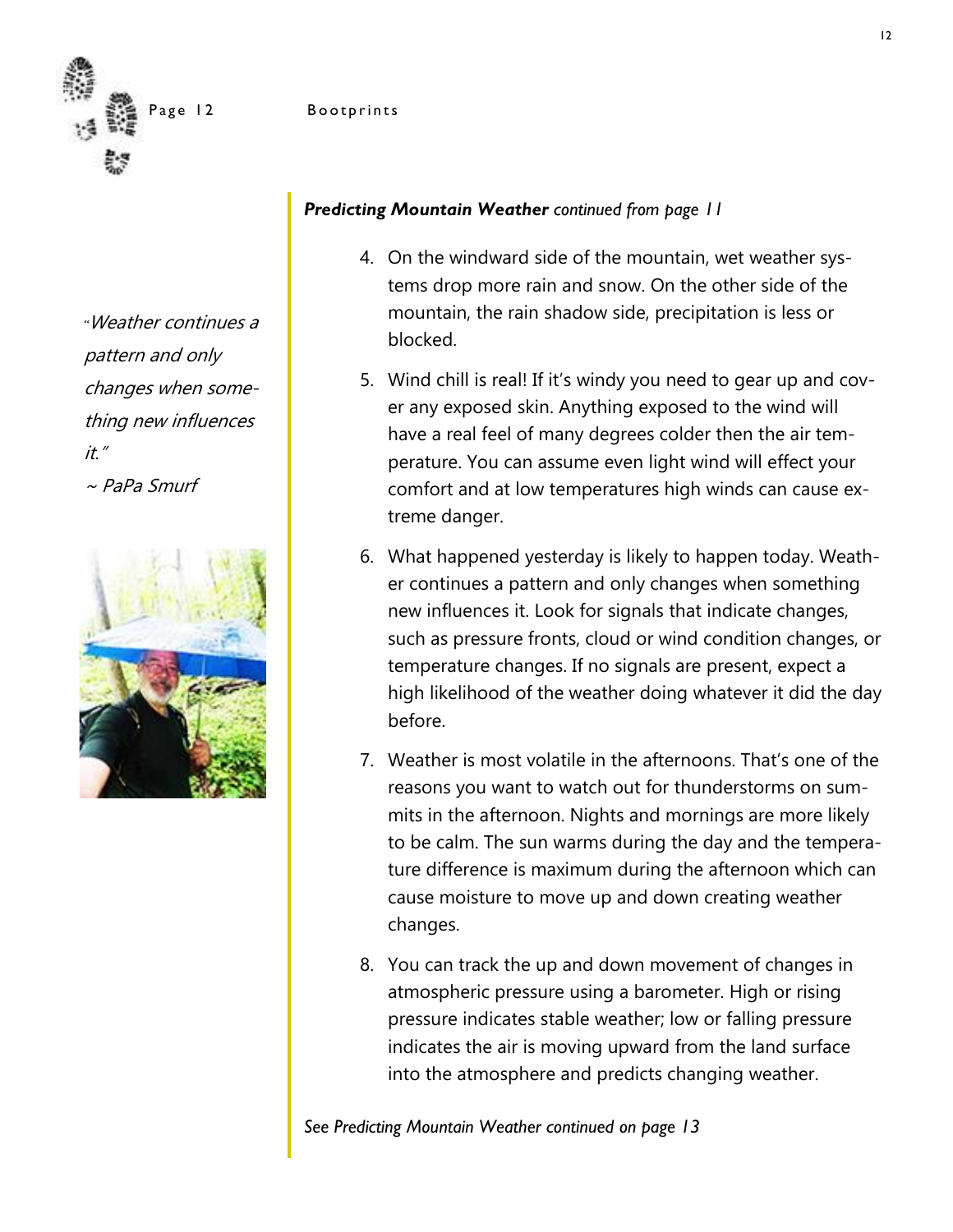### *Predicting Mountain Weather continued from page 12*

- 9. Changes in cloud cover can indicate new weather patterns are forming. Darkening and joining together of clouds is a good indication of precipitation forming.
- 10. Wind in North America tends to move from west to east. Any time you notice changes in the wind direction and speed, especially if it's a sudden change, you should be concerned that bad weather is coming.

Even with the best weather forecast, mountain weather is unpredictable. Be ready to change plans or have escape routes should you get into trouble. It's a good idea to keep in mind, as you hike, what you would do if the weather turns. Would you go back the way you came, continue on despite the weather, or alter your plans and/or use an escape route that allows safer conditions on your adventure.

Many summits and mountain ridges have alternate bad weather route options. Some trails with river crossings have high water bridges that may be good options. And don't be afraid to take an alternate route down off a ridge and continue back using roads or trails at lower elevations.

Hope for the best, plan for the worst, and just enjoy the great outdoors.

--PaPa Smurf

(If you have a suggestion for future topics or a hike-related question you would like covered in this column send a note to john.klebes@gmail.com)



PaPa Smurf

*"*Even with the best weather forecast, mountain weather is unpredictable."  $\sim$  PaPa Smurf

Page 13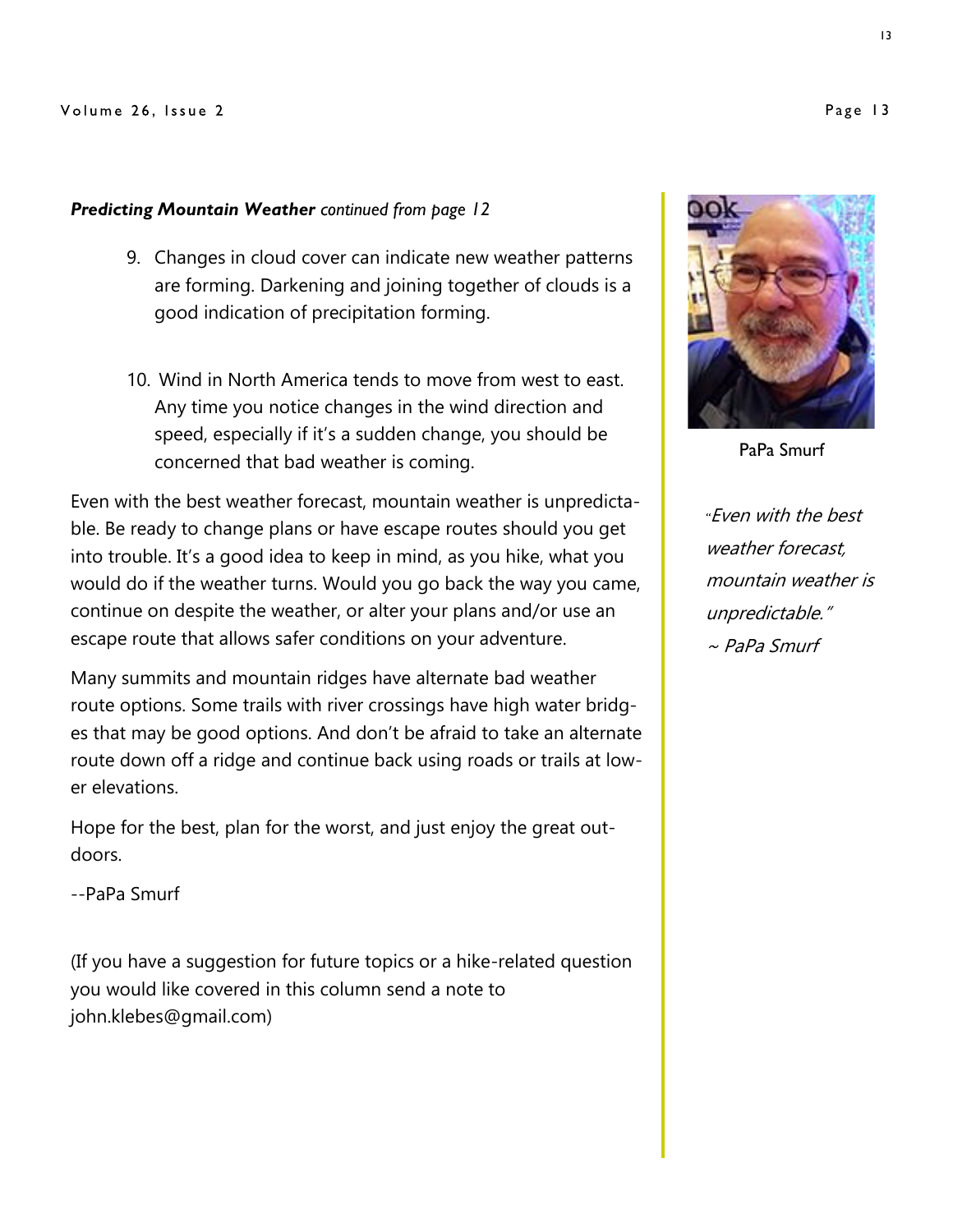

### **A d i r o n D o c** by Dick Forrest

One of my favorite authors of hiking-related articles is Tom Welch, MD, otherwise known as AdironDoc, an expert in wilderness medicine, who writes for Adirondac: The magazine of the ADIRONDACK MOUN-TAIN CLUB. I would like to share some of his knowledge that he's imparted in four of the latest issues of this bimonthly magazine. Below is a summary of each of the four articles, mostly in the words of Dr. Welch.

**JULY-AUGUST, 2021**: In an article entitled, **Another Reason to Hate Ticks**, Dr. Welch writes about a less well-known, at least by me, tickborne disease called alpha gal syndrome (AGS). Other kinds of tick bites produce infection, but, in the case of AGS, an allergic reaction occurs upon the consumption of red meat. Dr. Welch writes: ..., AGS is an allergic reaction to a molecule, alpha gal for short, which is present in all mammals except primates (like us). And so, the antibodies that are produced by your body as a result of exposure to alpha gal can produce an allergic reaction when red meat is eaten. Sometimes the allergic reaction can be treated with Benadryl® but in rare, lifethreatening cases with an EpiPen®. What are the symptoms of AGS? Dr. Welch says the symptoms are variable: an itchy rash, urticaria (hives), or abdominal pain or diarrhea, after ingesting red meat. A more severe reaction may involve swelling of the lips, difficulty breathing, and a severe generalized allergic reaction called anaphylaxis. So people can die as a result of the most severe reaction to AGS after ingesting red meat.

**SEPTEMBER-OCTOBER, 2021**: In an article entitled, **How Sweet It Is: Tips for hiking safely with diabetes**, Dr. Welch writes that diabetes mellitus is one of the most common chronic health conditions and a *See AdironDoc continued on page 15*

"…,AGS is an allergic reaction to a molecule, alpha gal for short, which is present in all mammals except primates (like us)." ~ AdironDoc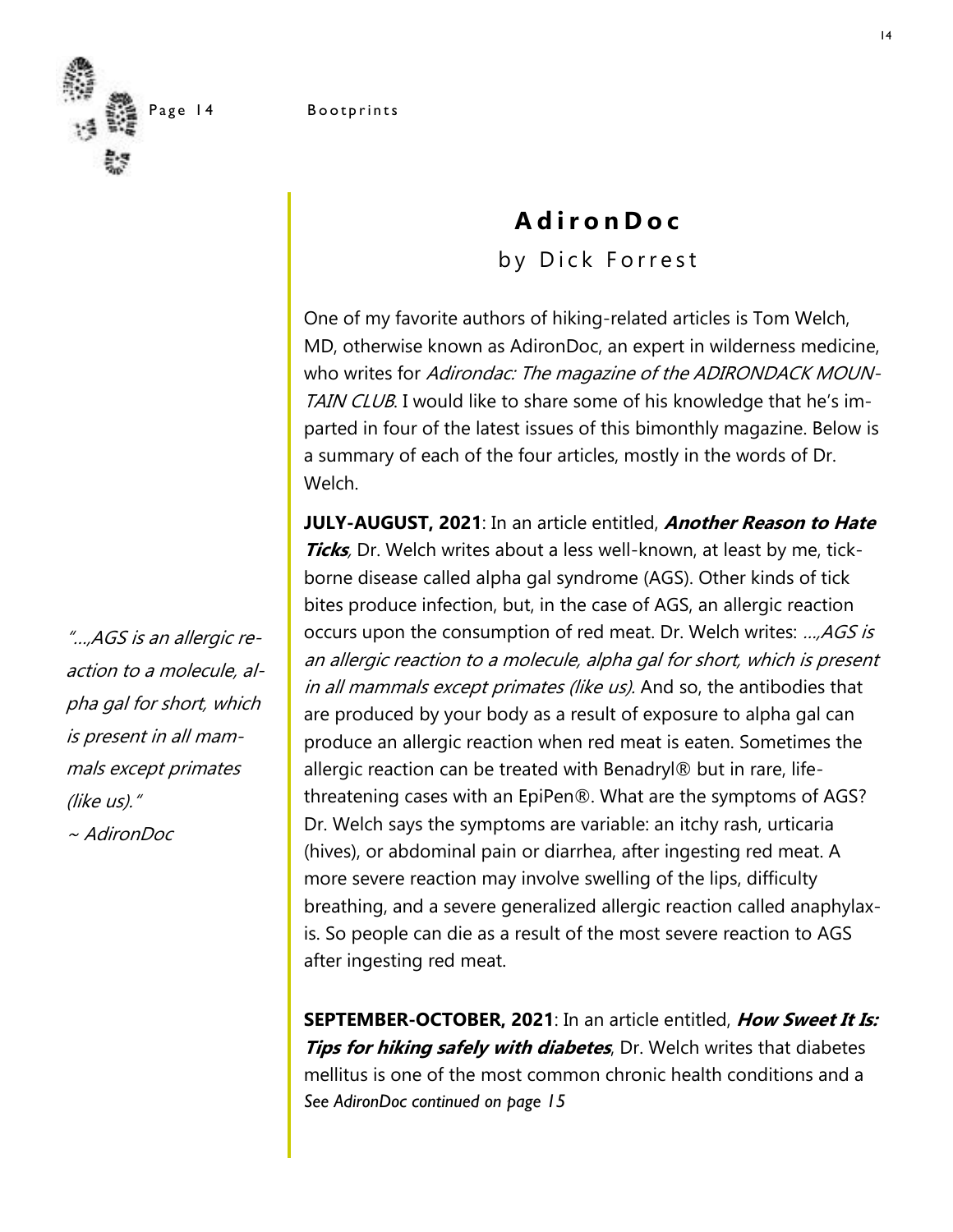### *AdironDoc continued from page 14*

major contributor to premature death. It's a risk factor for other severe health conditions, like cardiovascular disease, stroke, and chronic kidney disease. Astoundingly, Dr. Welch writes, it may affect a half billion people worldwide. There are Type 1 and Type 2 diabetes. Type 2 may especially be increasing with rising obesity levels. So exercise is especially important in managing diabetes. Things to consider for diabetics as it relates to hiking and the outdoors: foot care and meal planning to avoid episodes of hypoglycemia (low blood sugar). Recent developments in insulin storage, regular blood testing, and monitoring of diet and energy expenditure have enabled Type 1 diabetics to be fully functional in the outdoors. There are diabetes specialists who are familiar with the demands of adventure travel. And it doesn't hurt to have a companion along who can in assist in emergencies while recreating in the outdoors.

**NOVEMBER-DECEMBER, 2021**: In an article entitled, **Too Hot to**  Handle?, Dr. Welch writes that as our climate warms we will be experiencing more heat injuries as hikers and paddlers. He writes about heat exhaustion and heat stroke which can occur as we exercise in a hot environment. Heat exhaustion develops when the body's attempts at compensation for heat stress begin to fail, often precipitated by dehydration related to sweating and loss of fluid in breath, writes Dr. Welch. The patient is often cold and clammy because of intact sweating. Body temperature is normal or slightly elevated, and the patient is likely to be very thirsty. Symptoms of heat exhaustion include: from mild fatigue and lightheadness, to symptoms of severe headache, weakness, or fainting. It's important to stop exertion and rest, water alternated with salty snacks is a good treatment, Dr. Welch suggests. Heat stroke, on the other hand, is a complete breakdown of the body's cooling mechanisms. This results in severe elevations in temperature, with consequent failure of many body systems, writes Dr. Welch. Victims are hot and dry with extremely elevated body temperatures. They are often delirious and unconscious and their *See AdironDoc continued on page 16*

*"*Astoundingly, Dr. Welch writes, it (diabetes) may affect a half billion people worldwide." ~ Dick Forrest

"Heat exhaustion develops when the body's attempts at compensation for heat stress begin to fail, often precipitated by dehydration related to sweating and loss of fluid in breath."

~ AdironDoc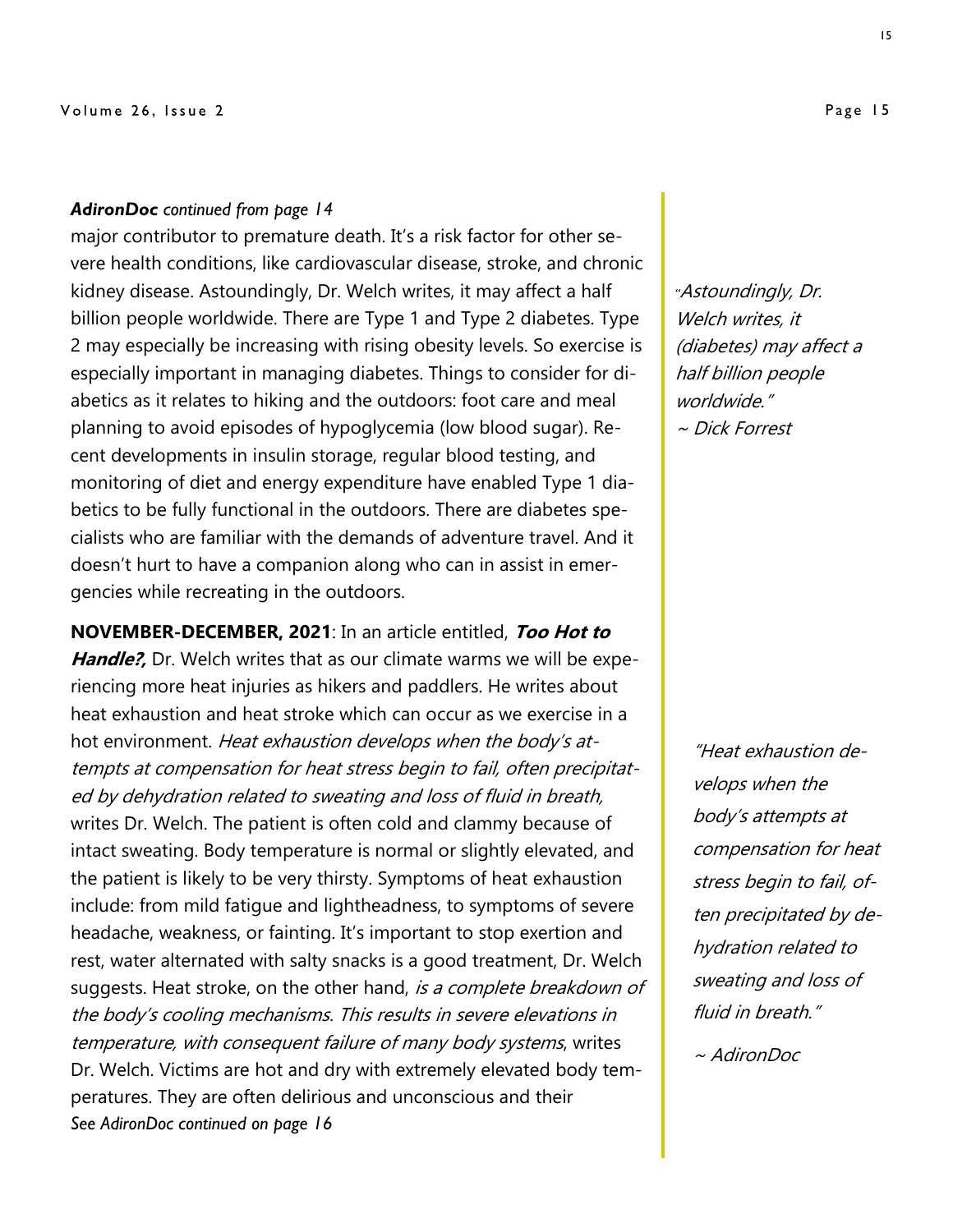

*"*Heat stroke is a complete breakdown of the body's cooling mechanisms. This results in severe elevations in temperature, with consequent failure of many body systems." ~ AdironDoc

*"*Two of the most common injuries in hikers, ankle sprains and forearm (Colles) fractures are typically triggered by a momentary loss of balance, resulting in a slip or fall." ~ AdironDoc

"Tai chi is a gentle form of exercise that has measurable positive effects on balance, as well as a host of other benefits." ~ AdironDoc

Page 16 Bootprints

### *AdironDoc continued from page 15*

condition may progress into cardiorespiratory, liver, and kidney failure, writes Dr. Welch. Treatment in the wilderness calls for copious amounts of water, immersion if feasible, and attention to the ABC's of resuscitation prior to evacuation, Dr. Welch recommends. It's rare to have heat stroke in the wilderness – it usually happens to endurance athletes, military recruits, and folks undertaking strenuous exercise. The elderly and disabled are also particularly susceptible to heat stroke in hot environments.

**JANUARY-FEBRUARY, 2022**: In an article entitled, **Life in Balance**, Dr. Welch writes that fitness and wilderness trekking are closely interrelated. Fitness and endurance are what we most think about. However, Dr. Welch, in this article, wants to talk about balance. Dr. Welch writes: Two of the most common injuries in hikers, ankle sprains and forearm (Colles) fractures are typically triggered by a momentary loss of balance, resulting in a slip or fall. Most of these injuries can be treated or prevented. Underlying joint problems, such as osteoarthritis of the knee, can lead to balance problems. For these issues, Dr. Welch recommends, in a previous article (March-April, 2021), the use of trekking poles. Blood pressure problems can also lead to falls. Dr. Welch mentions the term, proprioception, which is the sensation of position in one's sense of space, a requirement for balance. Aging is one thing that can lead to diminished proprioception. The inner ear, the vestibular system, is intimately connected to balance. There are physical therapists who give customized exercise programs for individuals with balance problems caused by inner ear abnormalities. Dr. Welch says that there are a number of terrific options to maintain or improve balance. One, in particular, which he mentions is the ancient Chinese practice of tai chi. He says that it's a gentle form of exercise that has measurable positive effects on balance, as well as a host of other benefits. Dr. Welch says that it's great to be a responder to a wilderness crisis situation but prevention of a crisis through tai chi (i.e. improving balance, thus preventing injury) is the best medicine.

--Dick Forrest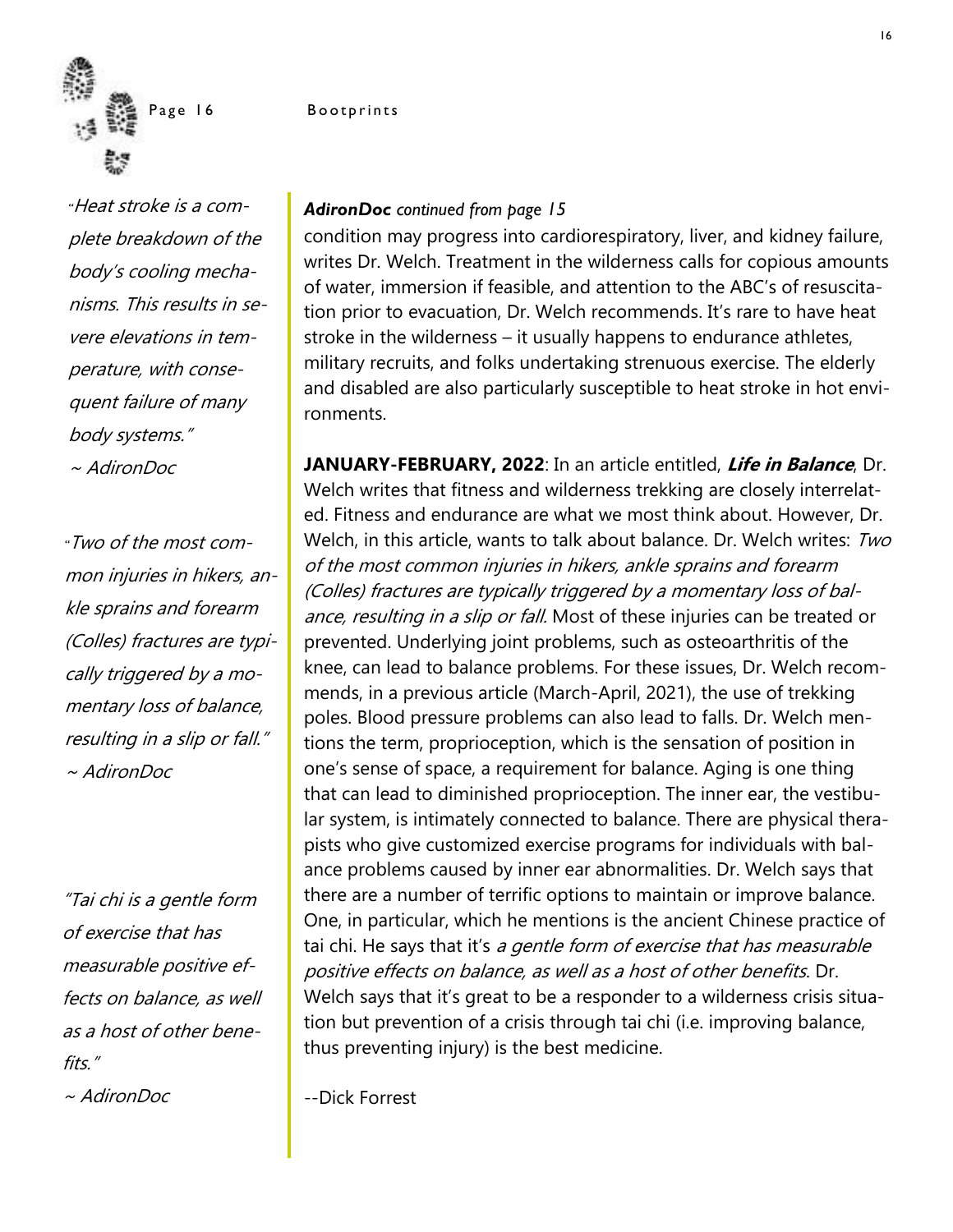### *Future Events:*

### **Adirondacks Car Camping at Heart Lake Two Nights - August 9 (Tues.) and 10 (Wed.), 2022**

Heart Lake, near Lake Placid, New York, provides the best access/ trailheads to the Adirondack High Peaks. There will be easy and difficult walks and hikes, as well as swimming, canoeing and kayaking opportunities on this small lake. The nearby village of Lake Placid, as a tourist attraction, offers a variety of shops and restaurants.

We need PVHC members to respond ASAP to find out how many people can come to this club event. We have reserved 3 canvas cabins (6 people per cabin) and 2 campsites (up to 6 people per campsite). A deposit of \$50 each will reserve your spot for this event. Please send your check (made out to Susan Forrest) to: Susan Forrest, 642 Prospect St., East Longmeadow, MA 01028, and indicate whether you want to be in a canvas cabin or on a campsite. Please call us if you have any questions about the event: (413) 525-3288.

Depending on the number of people who can attend, you may receive a refund. If, for any reason, you need to cancel your reservation, you can do it three weeks before (by July 19). After that, you will lose your deposit unless you/we can find someone to take your place. There will be a waiting list if all of the spots are taken.

We will have a group meal on Wednesday night which includes hamburgers, hot dogs, and veggie burgers, with condiments. We want each attendee to contribute a side dish or dessert to the meal. Coffee will be available each morning. Wood for campfires will be provided. For Tuesday dinner, in the past there was a concession stand at the campground, or you can go into nearby Lake Placid where there are several restaurants available.

Ann Mundy was up at the Heart Lake Campground on Columbus Day weekend and said that the 4 parking lots fill up by 5 or 6 a.m. every morning and the place is very heavily used. So we anticipate that the campground will be full. If, at all possible, we need attendees to carpool because parking space at the campground is very limited. *See Future Events continued on page 18*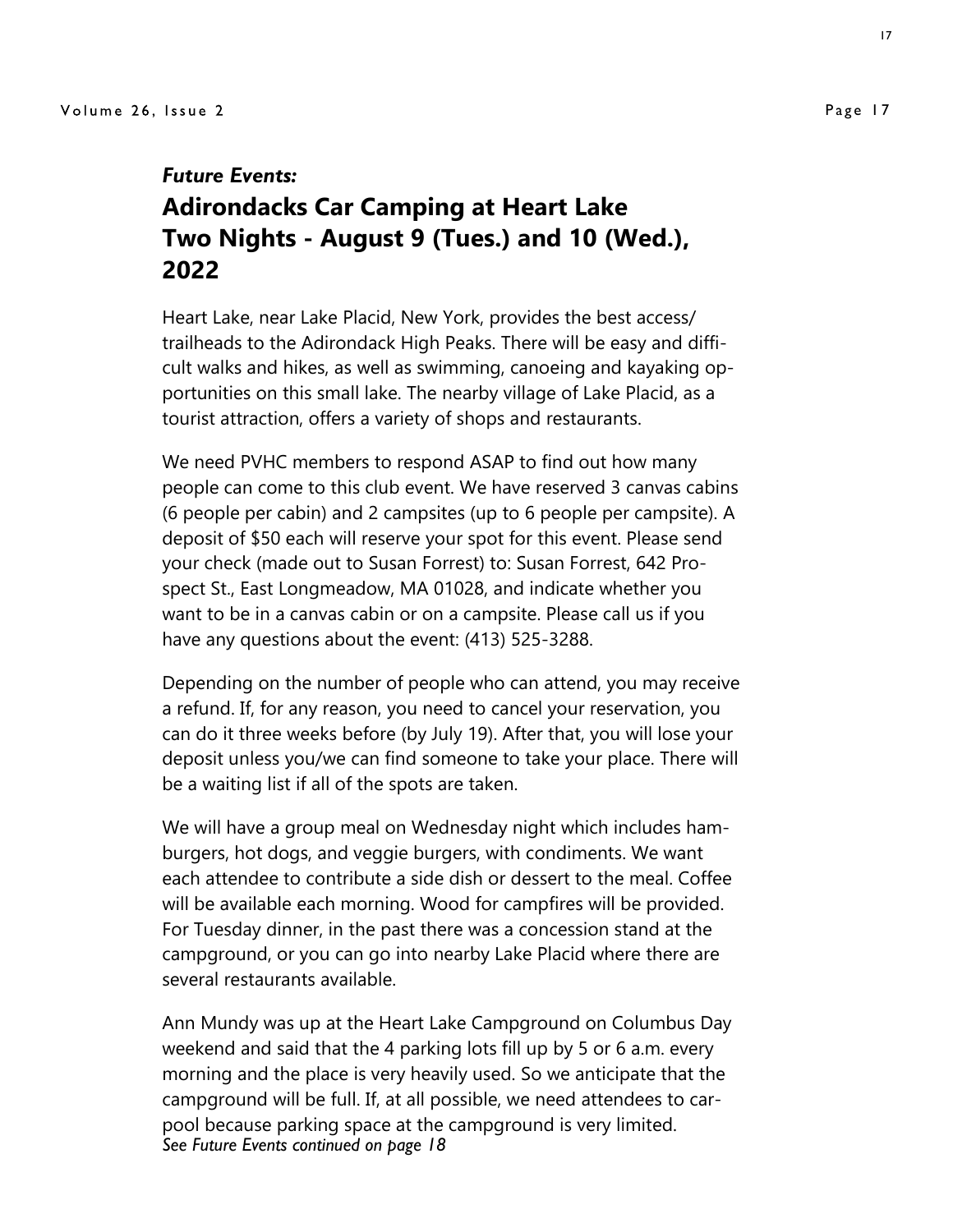Page 18 Bootprints



### *Future Events continued from page 17*

Currently, there is a Covid-19 policy (it currently extends to April, 2022) that requires that you are fully vaccinated and that masks are required in the ADK buildings. We'll keep you posted if this Covid-19 policy is still in place in August, 2022.

Ann Mundy has been very helpful in giving us advice and is "THRILLED" that we are continuing this club event which she has organized for many years.

— Dick and Sue Forrest

### **Future Events in 2022:**

**May 20-22** - Galehead Hut Trip led by Karen Markham **June 24-26** - White Mt. Sampler led by Al Goodhind **August 9-11** - Adirondack Heart Lake car camping led by Dick & Sue Forrest **September 3-9** - Lily Bay State Park (on Moose-

head Lake), Maine Camping Trip led by Karen Markham

**September 23-25** - Johns Brook Lodge Backpack Adirondacks led by Karen Markham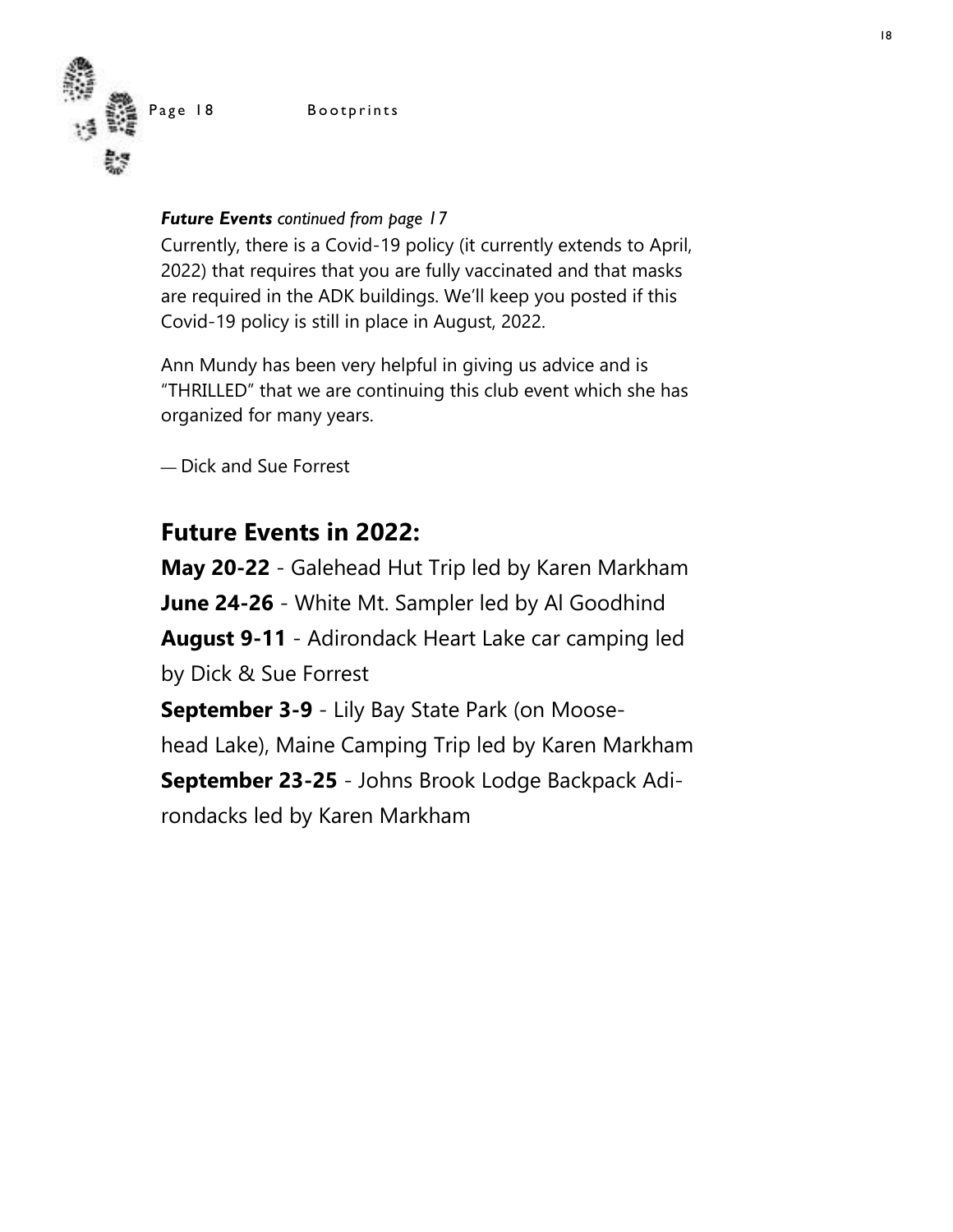### PVHC 2022 Executive Board



Left to Right: Lori Tisdell, President; Erin Squires, Vice President; Peggy Tibbitt, Treasurer; Lani Giguere, Secretary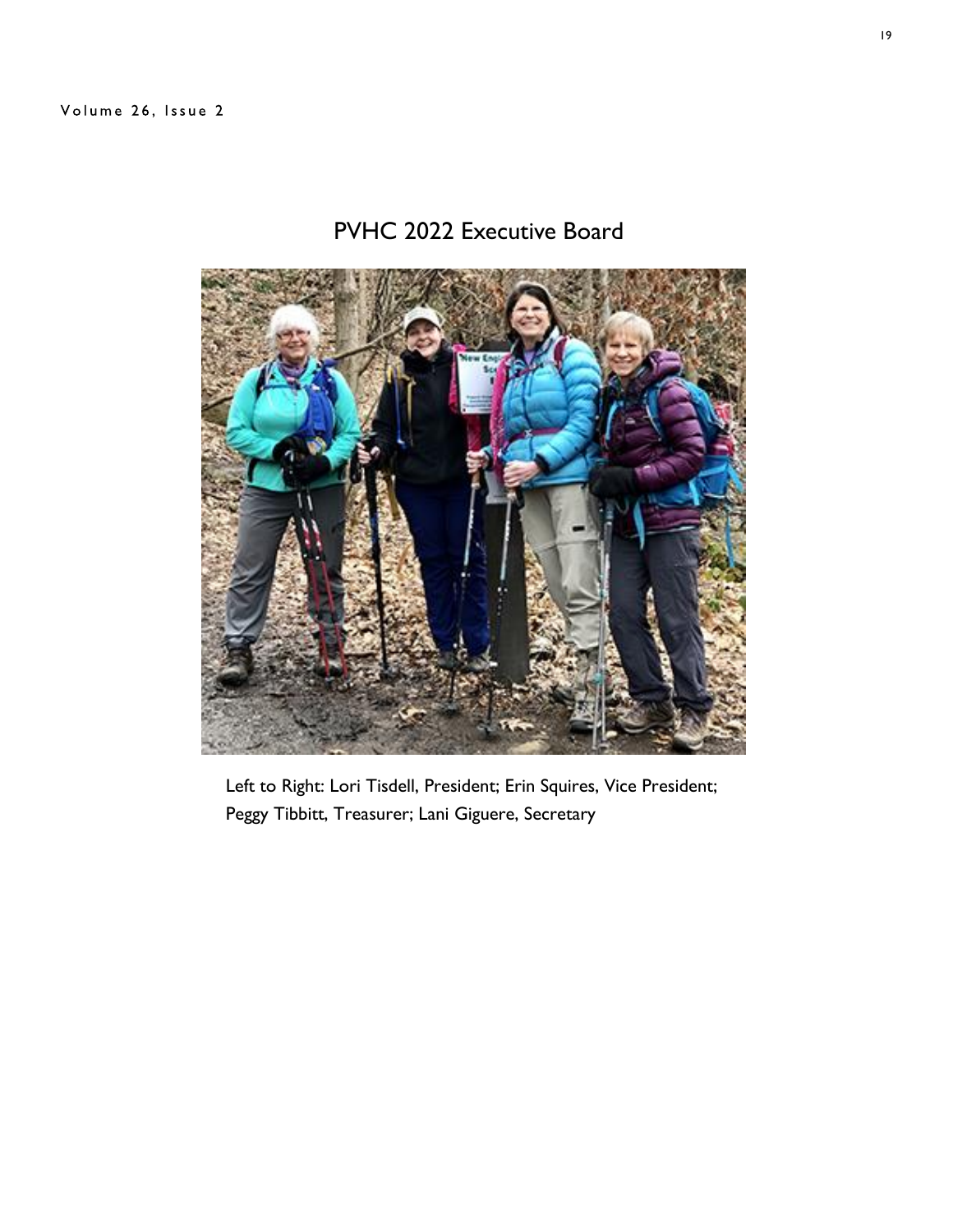### **Fun Pin Awards for Completing Hikes**

PVHC has started a new Fun Pin Award for participating in hikes with the club. There are three pins that members can earn:

- 1. **10 Hikes with PVHC**
- 2. **10 Mountains/Summits with PVHC**
- 3. **10 Trails with PVHC**

There is no double or triple dipping. One hike can be used for just one hike or summit or trail. You can count weekly hikes, summits or trails more than once if you do them on different dates. Examples - the Monday Morning hike can be used several times in the hikes log as long as you do them on different dates, Mt Holyoke can be listed several times as long as it is hiked on different dates, same with trails.

We hope you have fun hiking with PVHC and earning your Pins!

The logs for each pin are posted on the club website. Once completed you may turn it in at a club meeting for your pin award.

### **Slide Show Photos**

Please send all slide show photos for the 2021 PVHC Holiday Party multimedia slide show to the following email address: pvhcpictures@gmail.com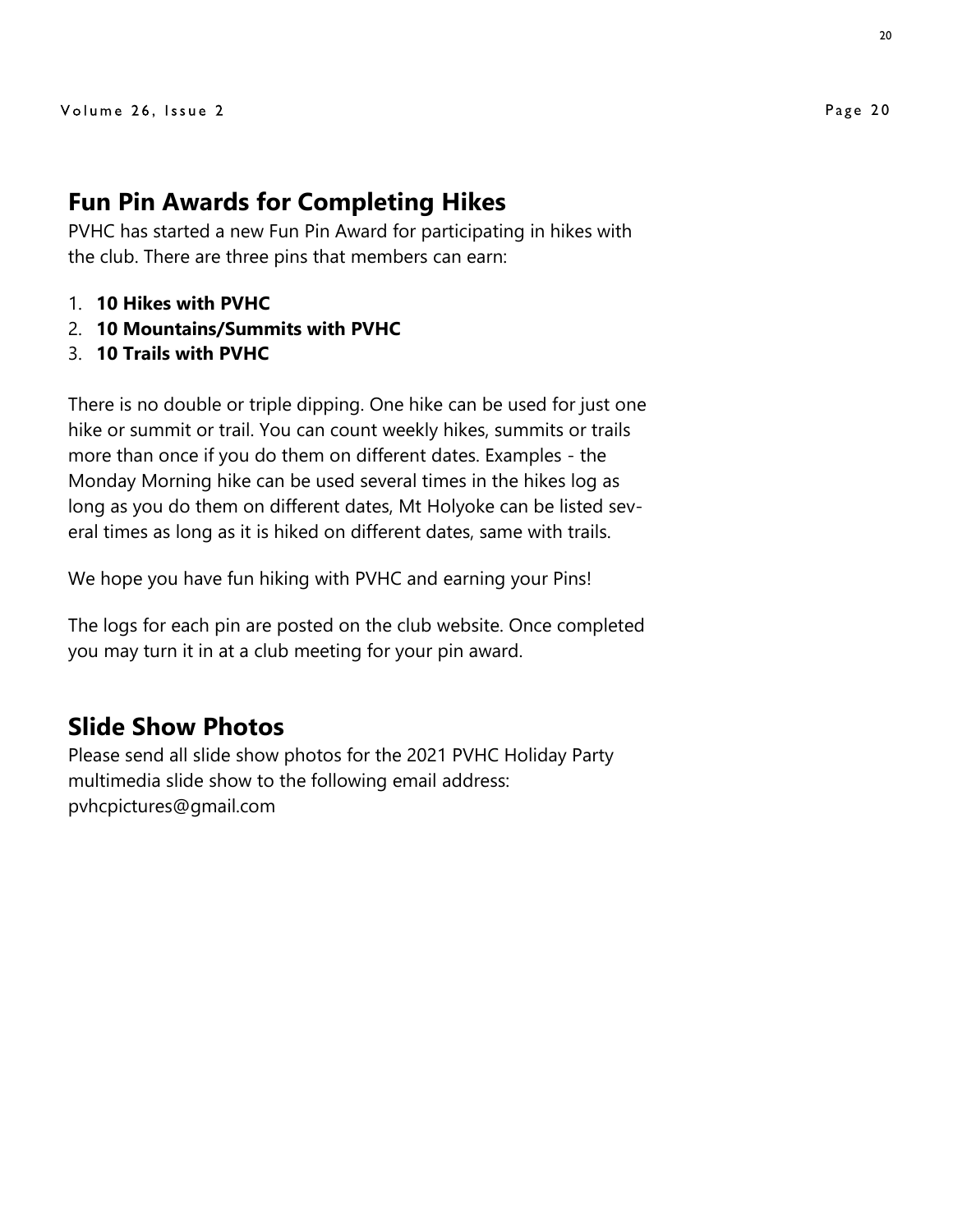#### Page 21

### **Important Membership Renewal Notices**

The following memberships are up for renewal:

### **Mar Renewals Apr Renewals**

Debbie Bombard & Cheryl Stevens Meghan Bergin Jeff Briggs Kay Byington Patty Carmody Mike & Gail Carrier Theresa Corey Ray Girard Dan Harrington Cindy Kennedy Pamela Kennedy & David Launchmen John Klebes Keli Kukiewicz Edmund Marrone Rachel Naismith Crystal Paul Lorraine Plasse Dave Poulin Linda Quesnel Maryellen Sullivan Susan Wills Kevin & Robin Withers Denis Wogan David Arbeitman Jacki Barden Marianne Baush Karon Belunas Bernice & Elbert Bowler Virginia Brown Norma Casillas Michelle DeChristopher Jane Glushik Bryan Goodwin & Joan DelPlato Peter Haas Susan McGurk Lori McMahon Robert Morgan Asa & Per Nilsson Tom Pedersen Thomas Pospisil Kathryn Ruhf Elizabeth Satin Albert Shane Lynne Shapiro Jacqueline Sheehan Ed Watson Susan Young Kathy Zeiben

Please renew early, and renew by mail. (Make checks payable to PVHC) Mail your renewal with your name and any address or phone number changes to:

Peggy Tibbitt 413 South Gulf Rd. Belchertown, MA 01007 (Dues are \$25 individual member, \$40 family, and \$15 for students)

#### **Pioneer Valley Hiking Club Officers**

Lori Tisdell, President Erin Squires, Vice President Peggy Tibbitt, Treasurer Lani Giguere, Secretary Ray Tibbetts, Founder

#### **Standing Committee Chairs**

Hike Schedule: Lori Tisdell & Michele Wolf Backpacking Coordinator: Rick Briggs Trail Maintenance: Chip Pray & Rob Schechtman Club Website Editor: Dick Forrest Non-Member E-mail Coordinator: Rob Schechtman Club E-mail Coordinator: Lori Tisdell Quartermaster: Mike Carrier *Bootprints* Newsletter Editor: Dick Forrest

*Bootprints* is a publication of the Pioneer Valley Hiking Club. Please email your story/event contributions to Dick Forrest at: dforrest@charter.net

#### **WELCOME NEW MEMBERS**

**Jan** Judy Fogg Galen Hammill Laura & Mike Moran

**Feb** Susan Crim Tanya Dragan Jill Franks Mark Rosenberg